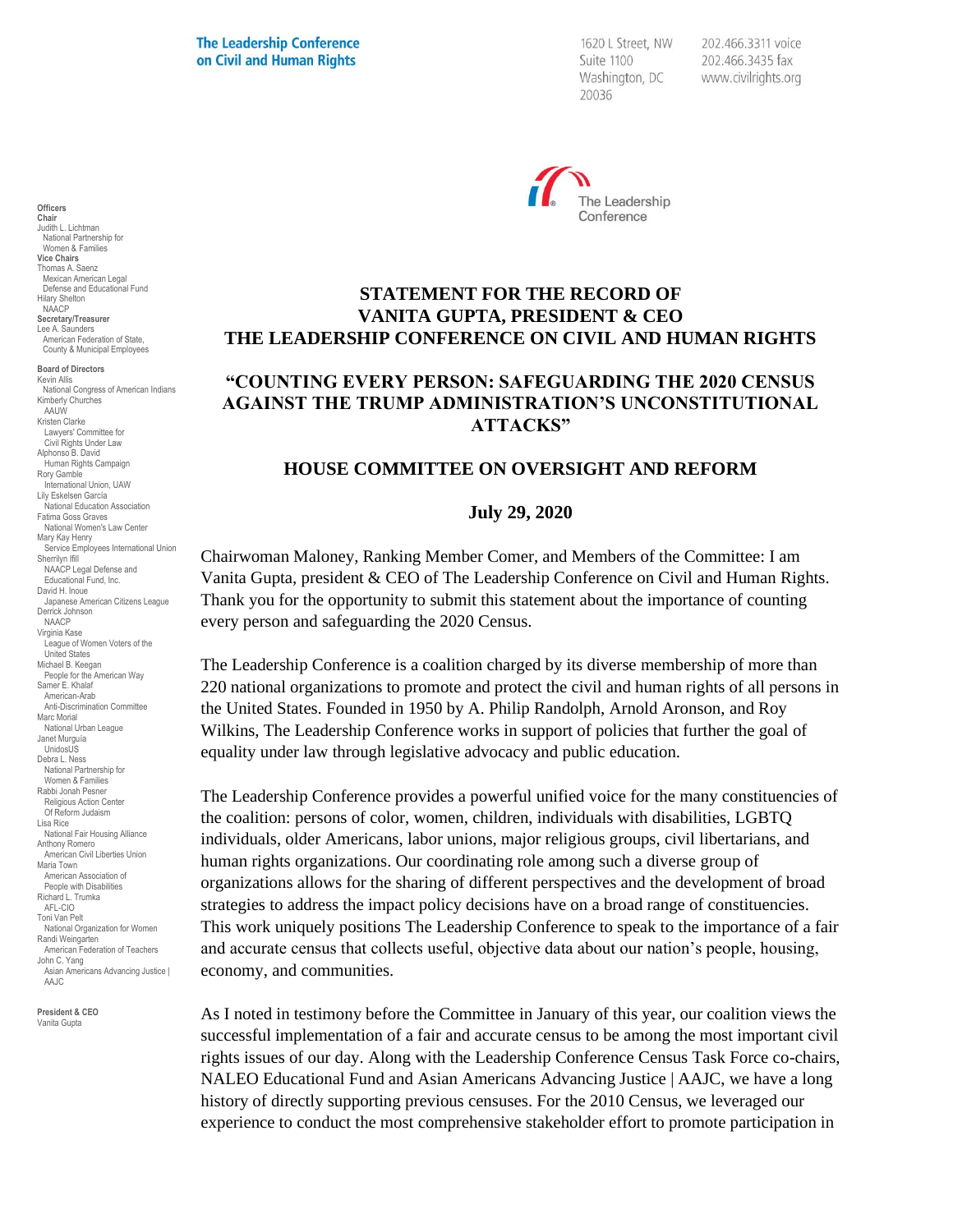July 29, 2010 Page 2 of 9



historically undercounted and low-response communities, and we have continued to build upon this work to ensure a complete count of all people living in the U.S. in the 2020 Census. The Leadership Conference Education Fund, the education and research arm of The Leadership Conference, established the Census Counts Campaign to engage national organizations and state and community partners to implement proven strategies for reaching populations at risk of being missed, so that their communities receive the political representation and resources they deserve.

Unfortunately, we are concerned that the Trump administration's recent actions are intended to undermine these activities and the many other efforts stakeholders and community groups are taking to help the Census Bureau conduct a full and accurate count. The guarantee of equal representation under the Constitution's 14th Amendment can only be achieved by the completion of a full, fair, and accurate census. That clause amended Article I, section 2, which gives Congress responsibility for overseeing a census every ten years. Therefore, while Congress has delegated authority to the Secretary of Commerce to conduct the census, it must exercise its constitutional duty by closely monitoring census methodology and operations, so that the 14<sup>th</sup> Amendment's guarantee becomes a reality. For that reason, we thank the Committee for holding this hearing to examine the constitutionality and true purpose of the President's July 21, 2020 Memorandum related to the numbers used for congressional apportionment, the impact it will have on the accuracy and integrity of the count, and its potential to exacerbate existing challenges the Census Bureau faces in its 2020 operations.

#### **The Importance of the Census**

The U.S. Constitution requires a census every 10 years for the purpose of apportioning seats in the U.S. House of Representatives (Article I, sec. 2, clause 3) among the states. The apportionment base is composed of the population of each state counted in the census. Both Republican and Democratic administrations, through the U.S. Department of Justice (DOJ), have concluded unequivocally that the Constitution requires a count of all persons living in the United States on Census Day, regardless of citizenship or legal status. In fact, in adopting the 14<sup>th</sup> Amendment, Congress rejected proposals to allocate seats in the House of Representatives based on voter-eligible population, rather than total population.<sup>1</sup>

The census also provides information that is the cornerstone of knowledge about our population and communities. It is the basis for virtually all demographic and socio-economic data used by businesses, policy makers, research institutions, and nonprofit organizations. Congress uses census data to identify community needs and to distribute federal program dollars to states and localities based on population numbers or other community characteristics that the decennial census and related American Community

<sup>1</sup> *See, e.g*. *Evenwel v. Abbott*, 136 S. Ct. 1120, 1127-28 (2016), noting that "Constitutional history shows that, at the time of the founding, the Framers endorsed allocating House seats to States based on total population. Debating what would become the Fourteenth Amendment, Congress reconsidered the proper basis for apportioning House seats. Retaining the total-population rule, Congress rejected proposals to allocate House seats to States on the basis of voter population. See U. S. Const., Amdt. 14, §2. The Framers recognized that use of a total-population baseline served the principle of representational equality."; *See also*, Crocker, R. (Oct. 30, 2015). Apportioning Seats in the U.S. House of Representatives Using the 2013 Estimated Citizen Population. Congressional Research Service. <https://fas.org/sgp/crs/misc/R41636.pdf>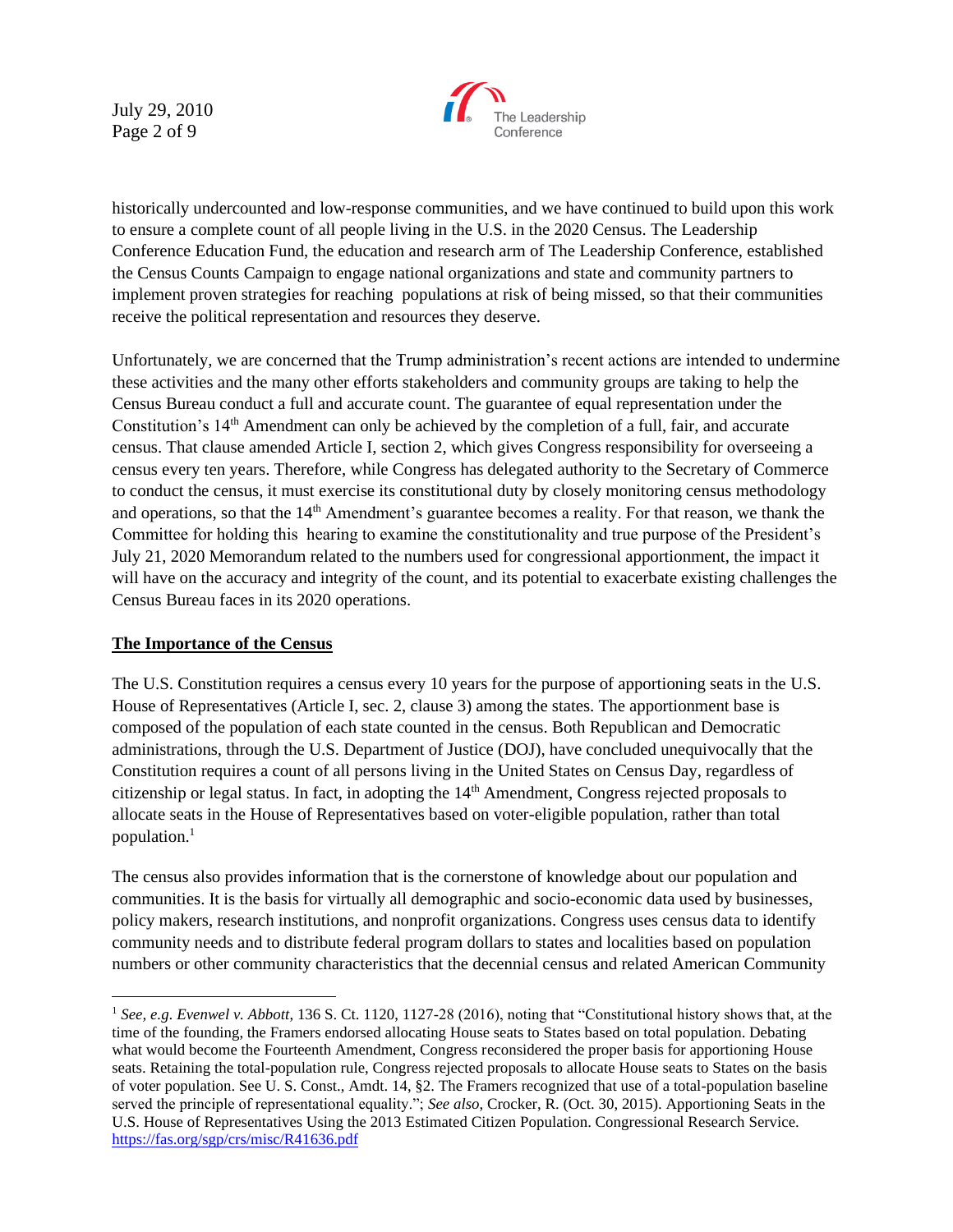July 29, 2010 Page 3 of 9



Survey measure. An accurate census will: (1) ensure that every community, as well as people and households in need, receive the federal resources to which they are entitled under all census-guided programs; and (2) ensure that lawmakers can make informed decisions about how to allocate federal dollars fairly, prudently, and effectively.

For all of these reasons, getting the census right is important to everyone. The primary and overarching goal of the census is a fair and accurate enumeration of all people residing in the United States on Census Day (April 1, 2020). The goal of a census that is equally successful in *all* communities is non-negotiable.

## **A Fair and Accurate Census Is at Risk**

Unfortunately, the Census Bureau's ability to conduct a high-quality, accurate census is now at significant risk. Even before the coronavirus pandemic, the 2020 Census already faced an unprecedented set of challenges. Not only has the U.S. population grown, it has become more diverse – geographically, culturally, and linguistically. As a result, more residents fall within historically hard-to-count categories that will require additional efforts from the Bureau in order to be fully counted. Additionally, the Census Bureau is facing new and increased threats as it encourages widespread internet response for the first time. It must prevent potential cyber-attacks, counter disinformation campaigns, and mitigate the effects of the digital divide. The Bureau must also address the challenges posed by population displacement due to extreme natural disasters in recent years, such as floods, tornadoes, hurricanes, and wildfires. Finally, although the Supreme Court halted the Trump administration's attempts to add an untested citizenship question to the  $2020$  Census questionnaire at the eleventh hour,<sup>2</sup> the administration continues to pursue policies that will stoke fear among immigrant households and keep many immigrants, regardless of their legal status, from self-responding or cooperating with enumerators.

#### *Coronavirus Disruptions*

While the Bureau was repeatedly forced to cancel, streamline, and delay vital research and planning activities throughout the decade as a result of significant budget shortfalls, perhaps nothing has strained Bureau operations more than the ongoing pandemic. The public health crisis arising from the spread of COVID-19 has already disrupted every 2020 operation and threatens to impede operations further if virus surges continue.

Had everything gone according to plan, the Bureau would be wrapping up the data collection portion of both major household counting operations -- Self-Response and Nonresponse Follow-up (NRFU) -- this week, on July 31.<sup>3</sup> Instead, the deadline for households to self-respond to the census was extended by three months, to October 31, so that the Bureau could continue its field operations and reduce the need for more costly, multiple in-person visits to nonresponding households.<sup>4</sup> It is imperative that the Bureau, national stakeholders, local officials, and community groups work diligently over the next several months

<sup>2</sup> *Department of Commerce v. New York*, 139 S. Ct. 2551 (2019).

<sup>3</sup> U.S. Census Bureau. *2020 Census Operational Adjustments Due to COVID-19.* [https://2020census.gov/en/news](https://2020census.gov/en/news-events/operational-adjustments-covid-19.html)[events/operational-adjustments-covid-19.html](https://2020census.gov/en/news-events/operational-adjustments-covid-19.html)

<sup>4</sup> U.S. Census Bureau. (Apr. 13, 2020). *U.S. Department of Commerce Secretary Wilbur Ross and U.S. Census Bureau Director Steven Dillingham Statement on 2020 Census Operational Adjustments Due to COVID-19*. [https://www.census.gov/newsroom/press-releases/2020/statement-covid-19-2020.html.](https://www.census.gov/newsroom/press-releases/2020/statement-covid-19-2020.html)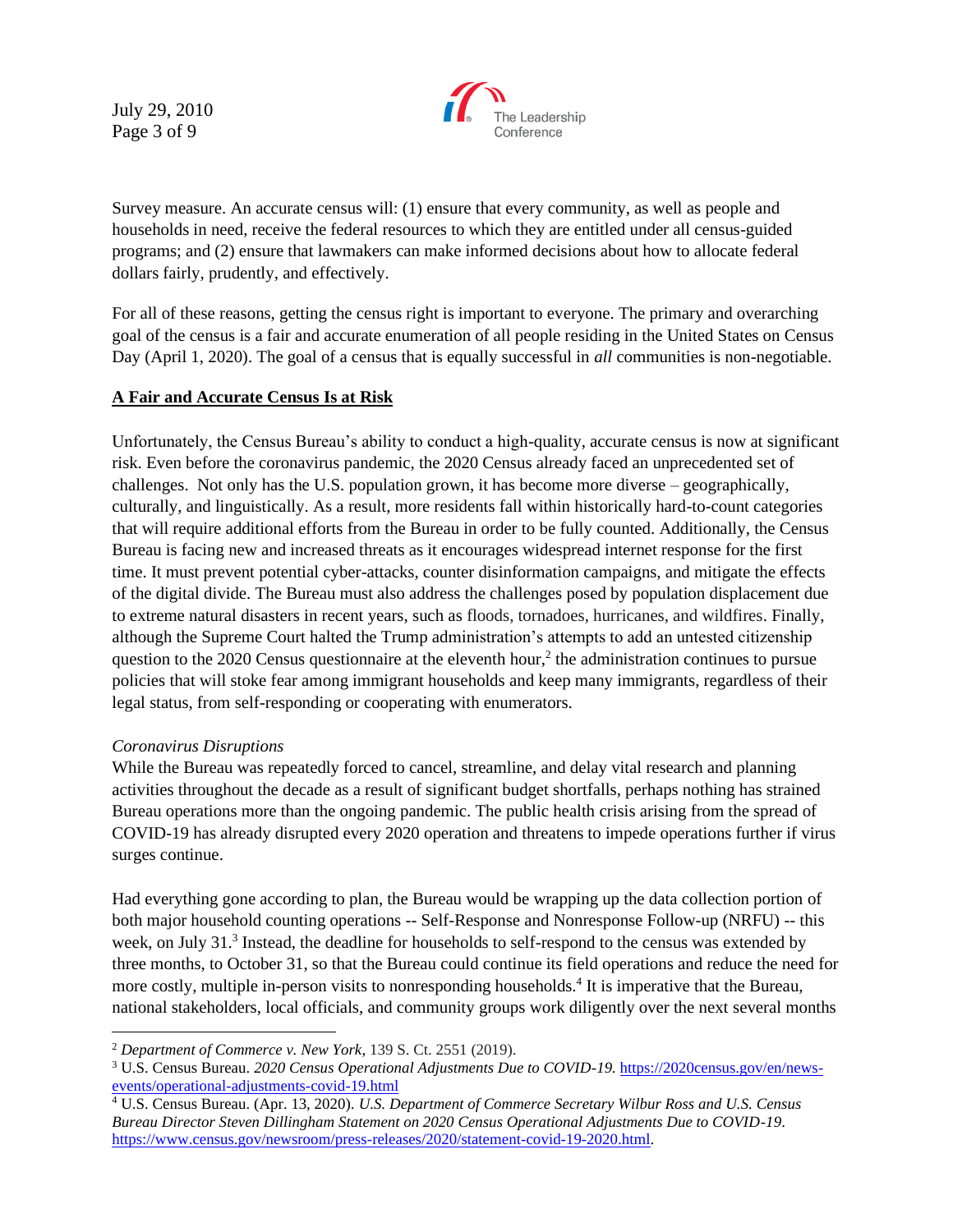July 29, 2010 Page 4 of 9



to highlight the importance of the census and encourage participation. (As discussed elsewhere in this statement, following this hearing, this deadline was moved to September 30, thereby cutting the census short.)

All other field operations have been delayed or modified due to the pandemic, as well. Hand-delivery of census packets to households in many rural areas and on most American Indian reservations was suspended for more than two months, leaving these communities largely in the dark about how and when they would be counted.<sup>5</sup> The start of the Update Enumerate operation was delayed from March to June,<sup>6</sup> while enumeration of Remote Alaska, done entirely in-person, was paused and will now extend through August.<sup>7</sup> The Early Nonresponse Follow-up operation, designed to reach college students living offcampus before the end of the semester, was canceled.<sup>8</sup>

The restrictions put in place by states during the coronavirus pandemic have also made it harder for the Bureau to ensure a complete enumeration of non-household populations. Operations to count people experiencing homelessness who live in sheltered and outdoor locations (and do not otherwise live in a household), as well as people living in transitory locations such as RV parks, hotels, and marinas, were pushed back from April to September,<sup>9</sup> and adjustments were made to the enumeration of group facilities such as college dorms and nursing homes.<sup>10</sup> The Bureau also is taking additional steps to ensure that college students - many of whom left their academic year residences to return home when classes transitioned from in-person to online - are counted at the correct location.<sup>11</sup> Failure to get this part of the enumeration right could leave "college towns" and cities that are home to higher education institutions with significant undercounts and an inability to secure federal resources based on population figures for the next decade.

Similarly, stay-at-home orders and limitations on in-person events have complicated efforts by the Bureau and community partners to encourage self-response through trusted messengers, as well as help individuals seeking assistance in filling out their forms. Partnership Specialists could only work remotely until last month,<sup>12</sup> and launch of the congressionally-directed Mobile Questionnaire Assistance Center

<sup>5</sup> U.S. Census Bureau. (May 15, 2020). *Census Bureau Statement on 2020 Operations on Tribal Lands and Reservations*[. https://www.census.gov/newsroom/press-releases/2020/operations-aian.html](https://www.census.gov/newsroom/press-releases/2020/operations-aian.html)

<sup>6</sup> U.S. Census Bureau. *2020 Census Operational Adjustments Due to COVID-19.* [https://2020census.gov/en/news](https://2020census.gov/en/news-events/operational-adjustments-covid-19.html)[events/operational-adjustments-covid-19.html](https://2020census.gov/en/news-events/operational-adjustments-covid-19.html)

<sup>7</sup> U.S. Census Bureau. (June 12, 2020). *Updates to 2020 Census Operations*.

<https://www.census.gov/newsroom/press-releases/2020/update-census-operations.html>

<sup>8</sup> U.S. Census Bureau. *2020 Census Operational Adjustments Due to COVID-19.* [https://2020census.gov/en/news](https://2020census.gov/en/news-events/operational-adjustments-covid-19.html)[events/operational-adjustments-covid-19.html](https://2020census.gov/en/news-events/operational-adjustments-covid-19.html)

<sup>9</sup> U.S. Census Bureau. (June 12, 2020). *2020 Census Workers to Count Population Experiencing Homelessness in September.* <https://www.census.gov/newsroom/press-releases/2020/homelessness.html>

<sup>10</sup> U.S. Census Bureau. (July 1, 2020). *2020 Census Begins In-Person Count of People Living in Group Quarters.* <https://www.census.gov/newsroom/press-releases/2020/2020-group-quarters.html>

<sup>11</sup> U.S. Census Bureau. (Mar. 15, 2020). *Census Bureau Statement on Modifying 2020 Census Operations to Make Sure College Students are Counted*[. https://2020census.gov/en/news-events/press-releases/modifying-2020](https://2020census.gov/en/news-events/press-releases/modifying-2020-operations.html) [operations.html](https://2020census.gov/en/news-events/press-releases/modifying-2020-operations.html)

<sup>12</sup> U.S. Census Bureau. (June 12, 2020). *Updates to 2020 Census Operations*. <https://www.census.gov/newsroom/press-releases/2020/update-census-operations.html>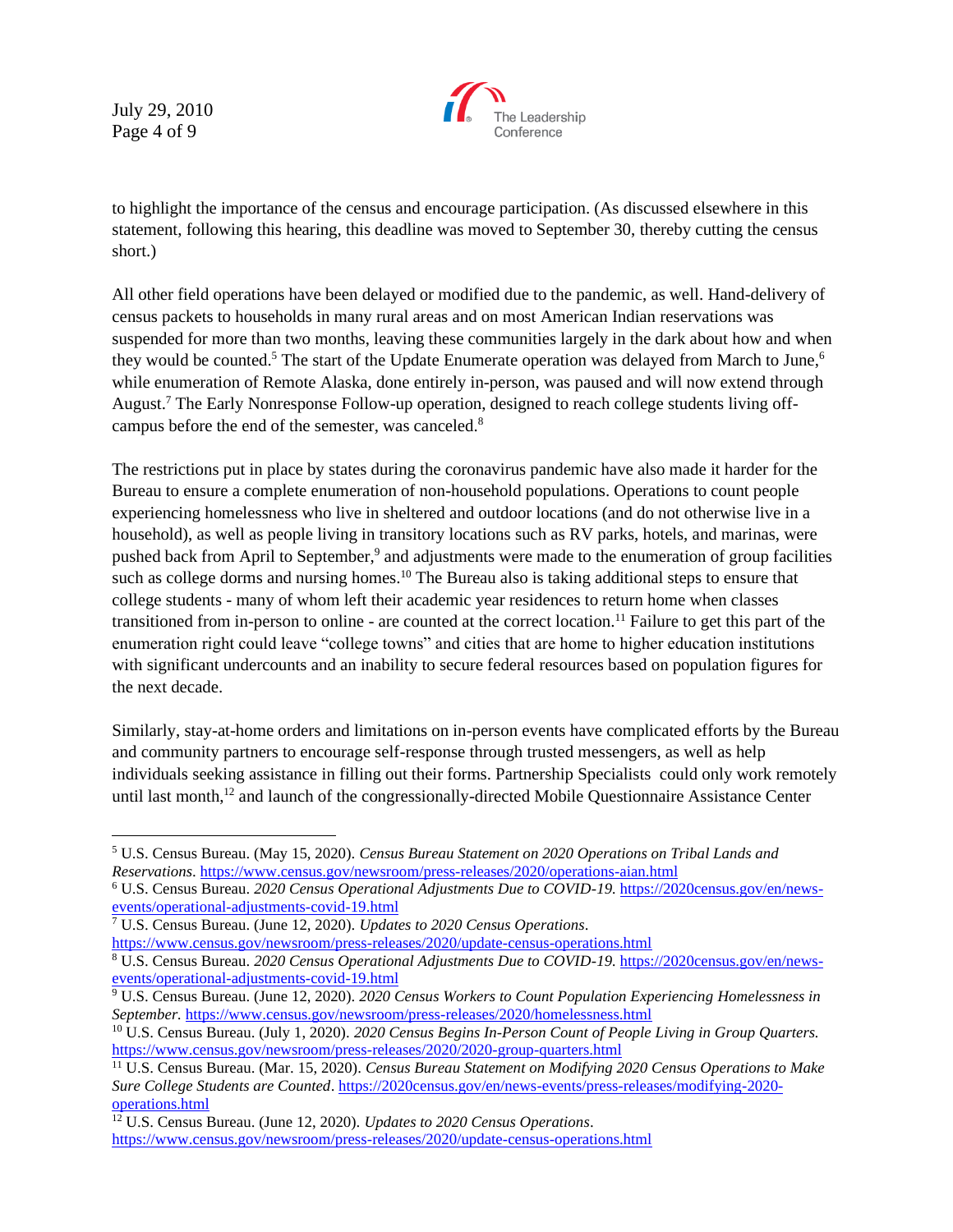July 29, 2010 Page 5 of 9



(M-QAC) operation, which aims to increase participation in low-response areas by helping people complete their census forms on tablets at highly trafficked locations, was delayed from March 30 to July 13.<sup>13</sup> Now, that operation has been curtailed due to ongoing health concerns and coronavirus surges in various communities. The Census Questionnaire Assistance (CQA) operation also did not work as intended during the early months of the pandemic, which coincided with the peak self-response period. As a result of reduced in-person staffing at call centers due to social distancing protocols, individuals who wanted to provide their census responses by phone faced long wait times and a lack of ready assistance in some of the 12 non-English languages offered.<sup>14</sup> The call-back option was unavailable for several weeks once COVID-19 restrictions hit their peak, as well.<sup>15</sup>

In a year when government distrust is already high and self-response rates were already projected to be lower than in past decades, these collective operational delays have left many areas with lagging response rates that will require significant on-the-ground follow-up and continued outreach through October 31, as the Census Bureau's expert, career staff had planned, to ensure a complete count.

## *Low Self Response Rates Across the Country*

While all of the modifications to census activities were necessary, they left the Bureau with significant challenges for completing a high-quality census, not the least of which is lagging response rates. As of July 23, the national response rate was 62.3 percent, about four percentage points below the final 2010 response rate of 66.5 percent and below the 2010 response rate of 63.5 percent at the start of the doorknocking operation.<sup>16</sup> While that may not sound like cause for alarm given the extended deadline, it is important to remember that we do not know what path the virus will take in the coming months. Should the pandemic continue to worsen in various parts of the country, such that nonresponse follow-up activities are further delayed or restricted, the Bureau may have difficulty enumerating the large universe of households that will require one or more in-person visits. The lagging response rates are a worrisome indicator of the Bureau's ability to conduct an accurate count everywhere.

Low response rates should raise concerns across the country. Most states have not yet met their 2010 response rates or the national average. For example, South Carolina's response rate was just 57.1 percent as of July 30, and similarly low numbers can be found in states as geographically and demographically variant as Vermont (56 percent), West Virginia (54 percent), and Arizona (59.5 percent).<sup>17</sup> Communities with response rates below their 2010 level will need a greater NRFU effort than in the prior census. Even in states that have matched or outpaced their response rates from the 2010 Census, higher statewide rates can obscure far lower rates in some of their cities and counties. For example, while Kentucky as a whole

<sup>&</sup>lt;sup>13</sup> U.S. Census Bureau. *2020 Census Operational Adjustments Due to COVID-19.* [https://2020census.gov/en/news](https://2020census.gov/en/news-events/operational-adjustments-covid-19.html)[events/operational-adjustments-covid-19.html](https://2020census.gov/en/news-events/operational-adjustments-covid-19.html)

<sup>14</sup> U.S. Census Bureau. (Apr. 10, 2020). *U.S. Census Bureau Adapts Operations to Increase Call Center Capacity for 2020 Census*[. https://www.census.gov/newsroom/press-releases/2020/increase-call-center-capacity.html](https://www.census.gov/newsroom/press-releases/2020/increase-call-center-capacity.html) <sup>15</sup> Ibid.

<sup>16</sup> HTC 2020. (accessed July 30, 2020). *Mapping "Self Response" for a Fair and Accurate 2020 Census*. [https://www.censushardtocountmaps2020.us/?latlng=40.00000%2C-](https://www.censushardtocountmaps2020.us/?latlng=40.00000%2C-98.09000&z=4&promotedfeaturetype=states&baselayerstate=3&rtrYear=sR2020latest&infotab=info-rtrselfresponse&filterQuery=false)

[<sup>98.09000&</sup>amp;z=4&promotedfeaturetype=states&baselayerstate=3&rtrYear=sR2020latest&infotab=info](https://www.censushardtocountmaps2020.us/?latlng=40.00000%2C-98.09000&z=4&promotedfeaturetype=states&baselayerstate=3&rtrYear=sR2020latest&infotab=info-rtrselfresponse&filterQuery=false)[rtrselfresponse&filterQuery=false](https://www.censushardtocountmaps2020.us/?latlng=40.00000%2C-98.09000&z=4&promotedfeaturetype=states&baselayerstate=3&rtrYear=sR2020latest&infotab=info-rtrselfresponse&filterQuery=false)

<sup>17</sup> Ibid.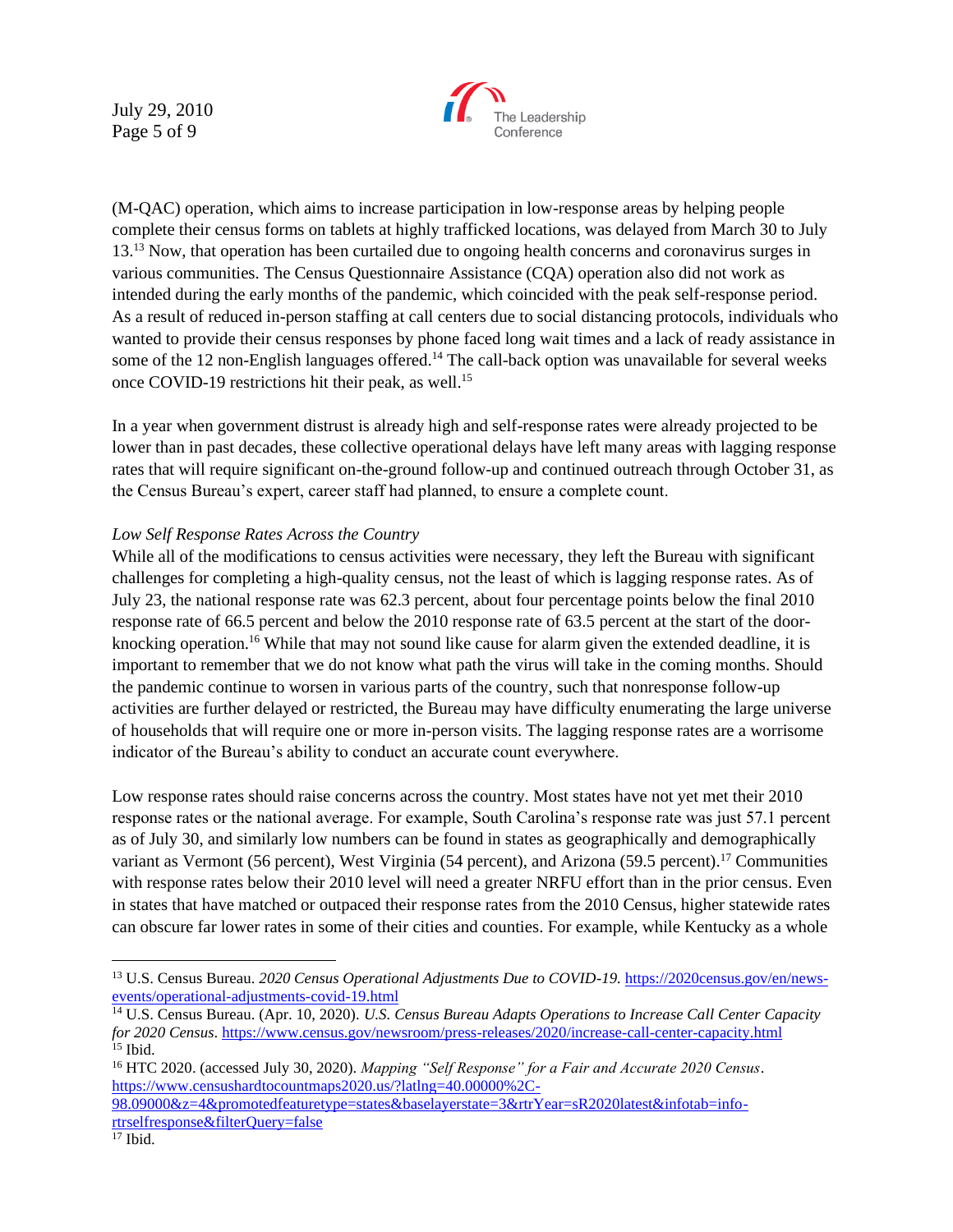July 29, 2010 Page 6 of 9



has outperformed its 2010 Census self-response rate, about a dozen counties in the eastern half of the state still have response rates under 50 percent.<sup>18</sup> Lower-than-expected response rates will require a larger NRFU workload than the Census Bureau projected, which could, in turn, require more staff and more time. Early indications from the "soft launch" of the door-knocking operation suggest that even in communities where COVID-19 numbers are manageable and stable, retention of field staff is a problem due to concerns on the part of new hires about the safety of doing work that essentially involves direct contact with strangers.

In the coming months, the Bureau must focus its efforts even more on collecting information in-person from households that did not respond on their own, including in states with coronavirus surges. As of last week, two of the states with the largest uptick in coronavirus cases - Florida and Texas - had self-response rates of just 59.8 percent and 57.7 percent, respectively.<sup>19</sup> If these or other places become hotspots later in the summer and early fall, census workers may be unable to conduct the necessary in-person visits that are essential to reaching a disproportionate number of historically undercounted population groups and communities that are part of the fabric of every state.

### *Recent Actions Will Exacerbate Existing Threats to an Accurate Count*

On July 21, the President issued a Memorandum directing the Secretary of Commerce to "take all appropriate action" to provide data that would allow the President to exclude from the apportionment base "aliens who are not in a lawful immigration status under the Immigration and Nationality Act."<sup>20</sup> The President is attempting to claim unilateral authority to determine who does and who does not count in the census. But the Constitution has already decided that issue for him: All people count.

President Trump's proposal violates the plain text of the Constitution. Likewise, it ignores long-settled interpretations of that text by the courts, Congress, and the executive branch. The Census Clause—Article I, Section 2, as amended by the 14th Amendment—requires that congressional "[r]epresentatives shall be apportioned among the several States according to their respective numbers, counting the *whole number of persons in each State*, excluding Indians not taxed." U.S. Const. art. I, § 2, cl. 3; *id.* amend. XIV, § 2 (emphasis added). The clause means precisely what it says: All people are "persons,'' and so all people are included in the apportionment count. There is no hidden meaning.

This interpretation of the Census Clause is further supported by a comprehensive reading of the Constitution. While the Framers chose to limit the provision of certain rights and privileges, like the ability to hold federal public office, to citizens only, they included no such restriction on the individuals counted by the census. The Supreme Court has repeatedly held that word choice matters, ruling in *Yick Wo v. Hopkins* that the 14<sup>th</sup> Amendment's protections are not limited to citizens, and in *Plyler v. Doe* that undocumented immigrants qualify as "persons" for the purposes of the 14th and 15th Amendments.<sup>21</sup> Moreover, the Supreme Court has noted that "the Framers chose to use population … as the basis for

<sup>18</sup> Ibid.

 $19$  Ibid.

<sup>&</sup>lt;sup>20</sup> Memorandum on Excluding Illegal Aliens From the Apportionment Base Following the 2020 Census. (July 21, 2020). [https://www.whitehouse.gov/presidential-actions/memorandum-excluding-illegal-aliens-apportionment-base](https://www.whitehouse.gov/presidential-actions/memorandum-excluding-illegal-aliens-apportionment-base-following-2020-census/)[following-2020-census/](https://www.whitehouse.gov/presidential-actions/memorandum-excluding-illegal-aliens-apportionment-base-following-2020-census/)

<sup>21</sup> 118 U.S. 356, 369 (1886); 457 U.S. 202, 210 (1982).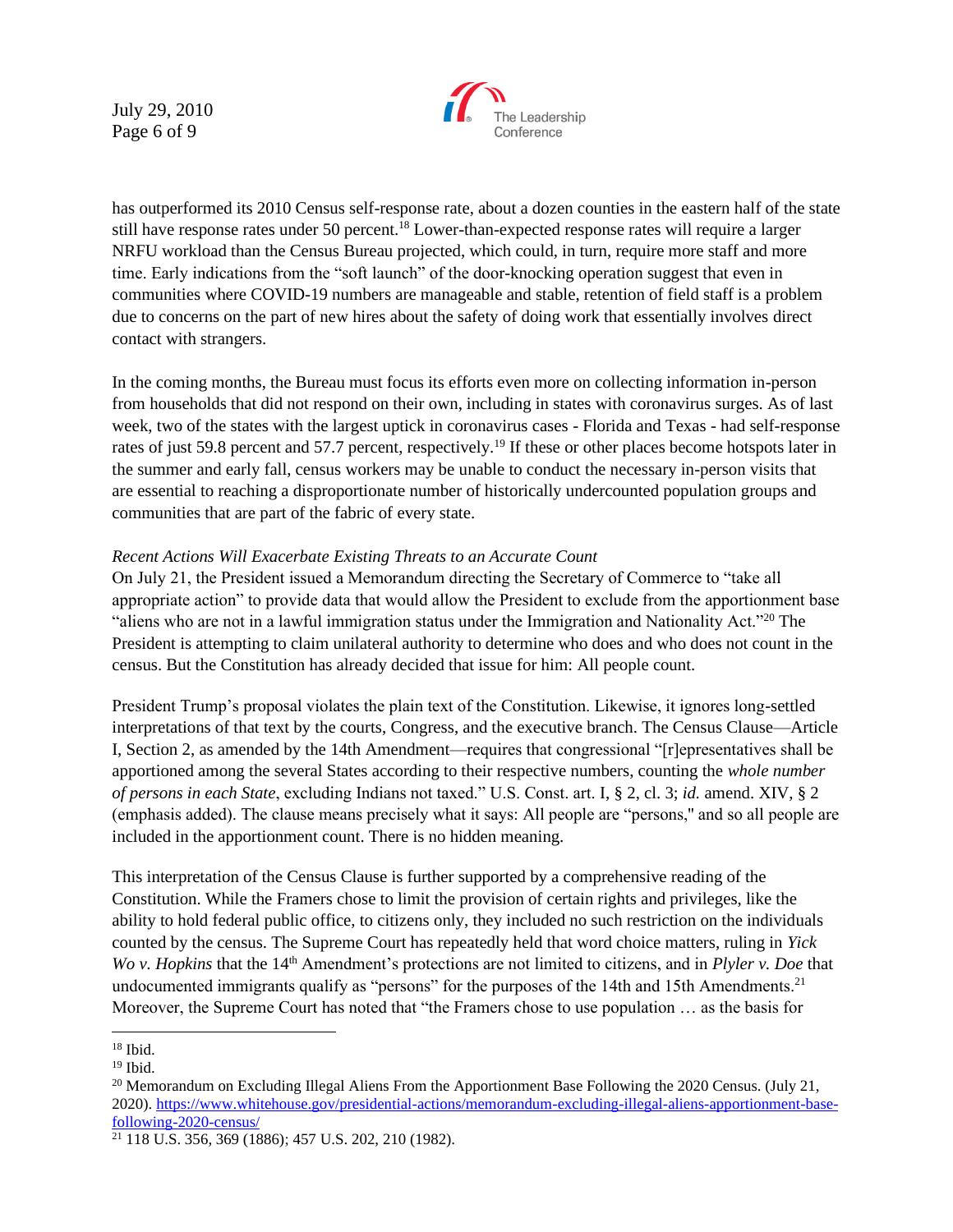July 29, 2010 Page 7 of 9



representation" (*Utah v. Evans*) <sup>22</sup> and, most recently, that the 14h Amendment requires an apportionment base consisting of all people (*Evenwel v. Abbott*).<sup>23</sup> Indeed, the Justices have stated that "representatives" serve all residents, not just those eligible or registered to vote."<sup>24</sup> (*Id*.)

The President's recent memo also runs counter to a longstanding Executive Branch conclusion that "persons" includes all noncitizens, documented or not, for the purposes of congressional apportionment. During the Reagan administration, the Justice Department's Office of Legal Counsel noted that it had advised previous Congresses that undocumented immigrants must be included in the apportionment base and that it "continued to believe that [this position] is sound."<sup>25</sup> The Justice Department confirmed this position in the administration of George H.W. Bush, when it stated in a letter to Congress that it "found no basis for reversing this position."<sup>26</sup>

The Census Bureau spent most of this decade preparing to carry out the congressional mandate to count all persons, through painstaking research on methodology and operations, technology development, and question testing. In 2018, Commerce Secretary Ross upended this meticulous process by directing the addition of a new citizenship question to the 2020 Census, without testing or documentation to support the need for the question.<sup>27</sup> Last year, the Supreme Court ruled that Secretary Ross violated the Administrative Procedure Act, essentially ending the administration's quest to add the question to the 2020 Census form.<sup>28</sup> Fortunately, the new Memorandum does not change the fact that everyone counts in the census, nor does it change current Bureau operations. It is therefore imperative that households continue responding to the census, whether on their own or by speaking with enumerators, and that they have confidence that they will be counted and that their data will remain confidential, regardless of their immigration status. In other words, we must stay the course and rise above any efforts to create fear in immigrant communities, in order to reach the goal of a fair and accurate census, which we all share.

But this is exactly what President Trump and his administration appear to be worried about: that all people living in our communities will be counted in the census. Because of that, their new plans go a step further. In April, the administration asked Congress to extend the statutory deadlines for the Secretary to report apportionment data to the President and for the Census Bureau to transmit redistricting data to the states, because of the significant operational disruptions and delays caused by the pandemic.<sup>29</sup> The House

<sup>22</sup> 536 U.S. 452 (2002).

<sup>23</sup> 136 S. Ct. 1120, 1127-28 (2016).

 $24$  Ibid.

<sup>&</sup>lt;sup>25</sup> Letter from Thomas M. Boyd, Acting Assistant Attorney General, Office of Legislative Affairs, U.S. Department of Justice, to James C. Miller III, Director, U.S. Office of Management & Budget. (Apr. 1988).

<sup>&</sup>lt;sup>26</sup> Letter from Carol T. Crawford, Assistant Attorney General, Office of Legislative Affairs, U.S. Department of Justice, to Senator Jeff Bingaman, Chairman, Subcommittee on Government Information & Regulation, Committee on Homeland Security and Governmental Affairs. (Sept. 22, 1989).

<sup>&</sup>lt;sup>27</sup> Memorandum from Secretary Wilbur Ross, U.S. Department of Commerce, to Karen Dunn Kelley, Under Secretary for Economic Affairs. (Mar. 26, 2018). [https://www.documentcloud.org/documents/4426785](https://www.documentcloud.org/documents/4426785-commerce2018-03-26-2.html) [commerce2018-03-26-2.html](https://www.documentcloud.org/documents/4426785-commerce2018-03-26-2.html)

<sup>28</sup> *Department of Commerce v. New York*, 139 S. Ct. 2551 (2019).

<sup>29</sup> U.S. Census Bureau. (Apr. 13, 2020). *U.S. Department of Commerce Secretary Wilbur Ross and U.S. Census Bureau Director Steven Dillingham Statement on 2020 Census Operational Adjustments Due to COVID-19*. <https://2020census.gov/en/news-events/press-releases/statement-covid-19-2020.html?linkId=100000011751624>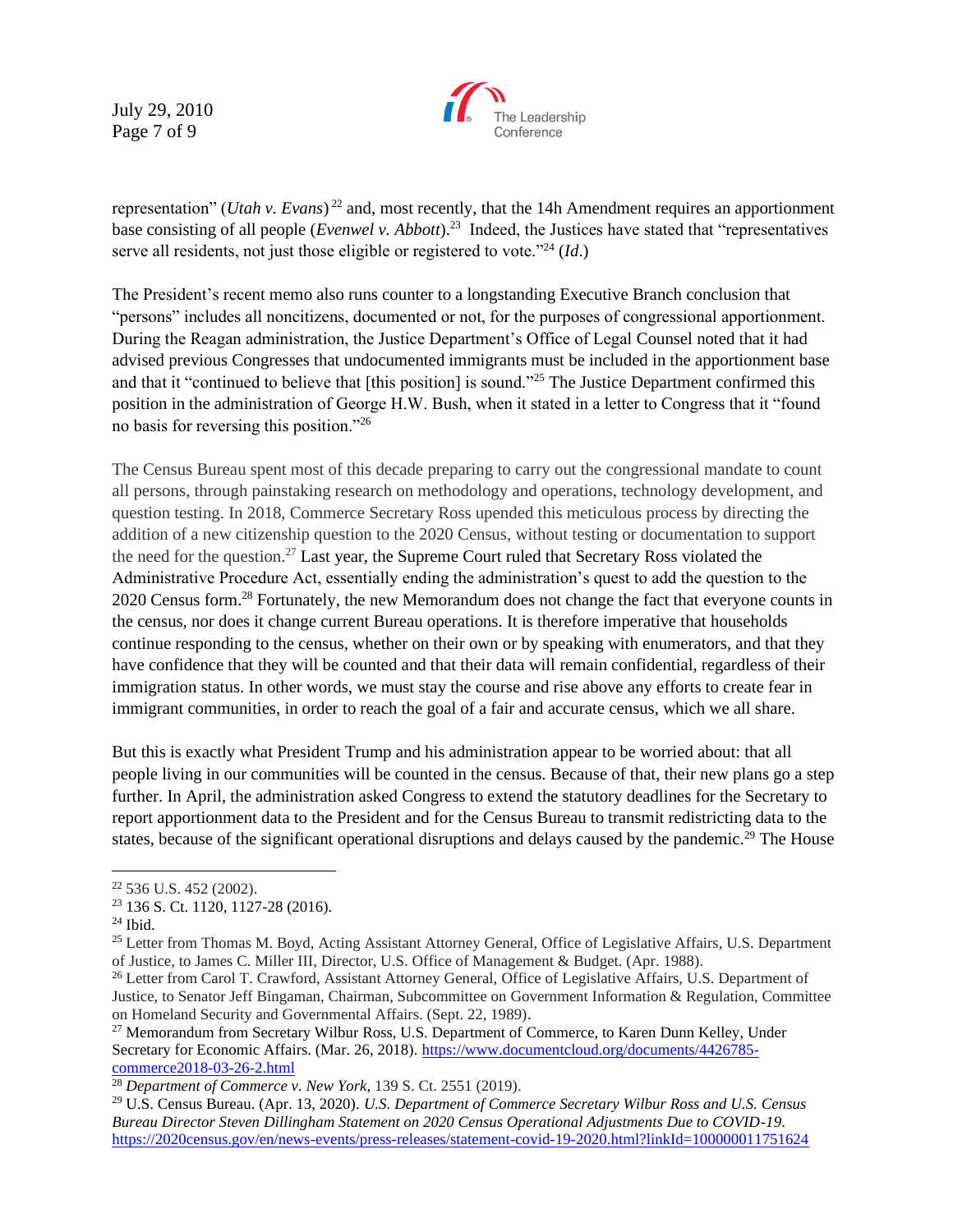July 29, 2010 Page 8 of 9



of Representatives approved this extension, along with an additional \$400 million to address unanticipated census costs resulting from the pandemic, in the Health and Economic Recovery Omnibus Emergency Solutions (HEROES) Act, passed on May 15, 2020.<sup>30</sup>

Now, we have learned that the White House has abandoned its request and will not support the legislative provision extending the deadlines. When Senate Republicans unveiled their COVID relief package, it did not include an extension of the reporting deadlines, but it did include \$448 million for the 2020 Census. It is unclear how Republicans determined this amount. Whatever the rationale for the funding level, the Senate provision is a red herring because the White House's abandonment of its request to extend the reporting deadlines will force the Census Bureau to rush not only the remaining counting operations, but also critical data review, processing, and tabulation activities. The administration (through OMB) requested additional funding in the Senate COVID bill, not to improve the accuracy of the count, but instead to do the exact opposite: further disrupt already rescheduled 2020 Census activities by cutting short and, therefore, rushing the door-to-door enumeration that will now end a month earlier than planned,<sup>31</sup> in order to meet the current statutory apportionment reporting deadline in case the President does not win reelection—all in furtherance of the administration's quest to compromise the integrity of the constitutional count for purely political gain.

Such a step would not only lead to more severe undercounts among hard-to-count communities, but also significant confusion among local officials, partner organizations, and the public. Taxpayers have already spent almost \$16 billion on the 2020 Census.<sup>32</sup> Now is not the time to throw away that investment by rushing key census operations and forcing the Census Bureau to produce an unfinished census of unacceptable quality. We cannot afford to get this wrong, and we must give all communities and census workers the time needed to produce a complete count. The resilience of our democracy depends on it.

To ensure a complete census, Congress should adopt the administration's original request to extend statutory reporting deadlines for apportionment and redistricting and should allocate \$400 million in additional funding to address continued 2020 Census challenges brought about by the coronavirus pandemic. Census operations must be able to continue in a manner that facilitates a fair and accurate count.

## **Decisions Should be Driven by Science, Not Politics**

Any plan to complete the 2020 Census amid continued COVID-19 surges and lagging household response rates should be driven by experts and scientists at the Census Bureau, not the White House or Office of Management and Budget staff. It was expert, career Census Bureau staff who advised that they needed the additional time to complete the census thoroughly in all communities, and process and tabulate the data in accordance with the Bureau's quality standards.

 $30$  H.R. 6800. 116<sup>th</sup> Cong. (2020).

<sup>31</sup> U.S. Census Bureau. (Aug. 3, 2020). *Statement from U.S. Census Bureau Director Steven Dillingham: Delivering a Complete and Accurate 2020 Census Count*. [https://www.census.gov/newsroom/press-releases/2020/delivering](https://www.census.gov/newsroom/press-releases/2020/delivering-complete-accurate-count.html)[complete-accurate-count.html](https://www.census.gov/newsroom/press-releases/2020/delivering-complete-accurate-count.html)

<sup>&</sup>lt;sup>32</sup> U.S. Census Bureau. (June 10, 2019). *Life-Cycle Cost Estimate (LCCE)*. [https://www2.census.gov/programs](https://www2.census.gov/programs-surveys/decennial/2020/program-management/planning-docs/life-cycle-cost-estimate_v2.pdf)[surveys/decennial/2020/program-management/planning-docs/life-cycle-cost-estimate\\_v2.pdf](https://www2.census.gov/programs-surveys/decennial/2020/program-management/planning-docs/life-cycle-cost-estimate_v2.pdf)